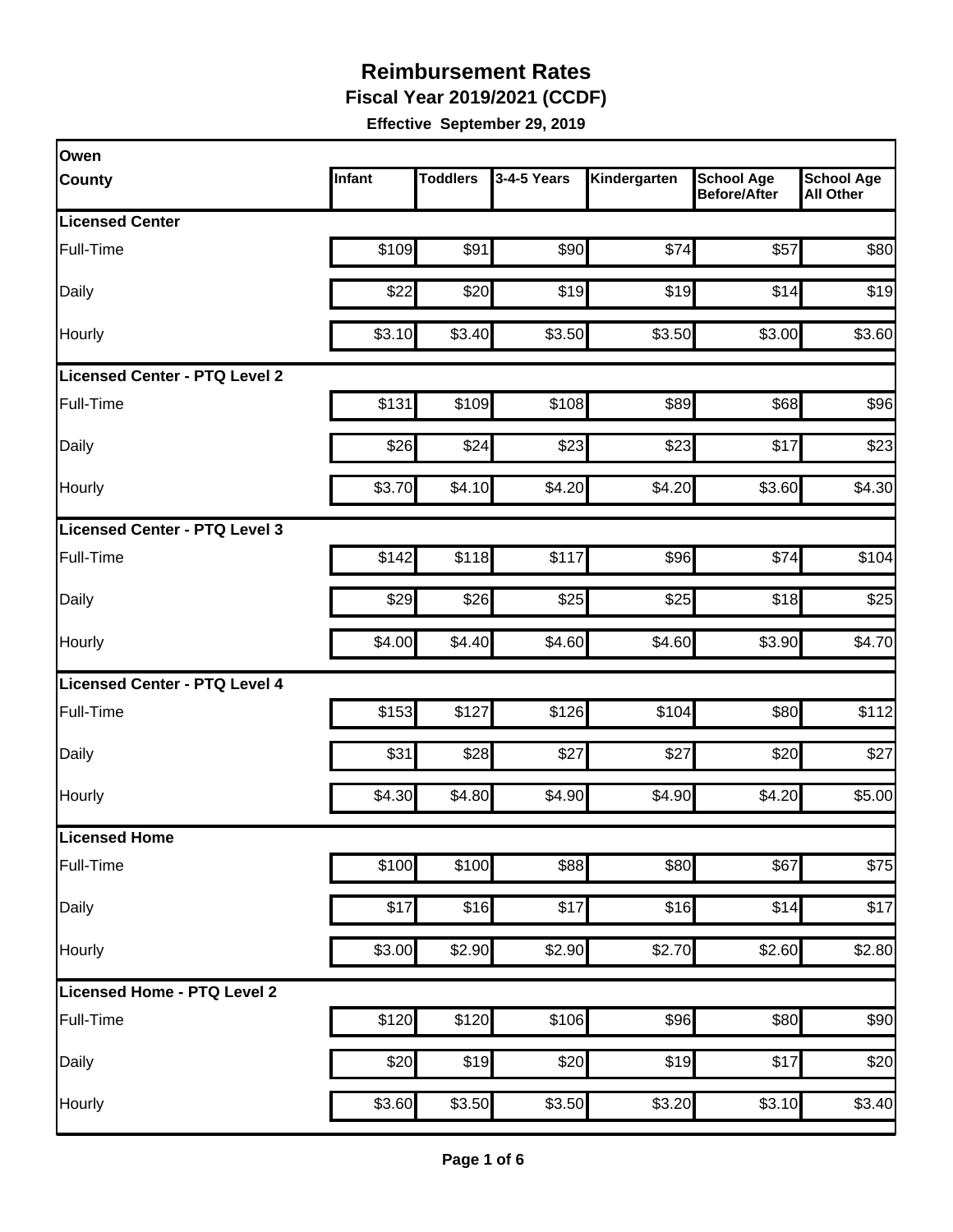**Fiscal Year 2019/2021 (CCDF)**

| Owen                                     |        |                 |             |              |                                          |                                       |
|------------------------------------------|--------|-----------------|-------------|--------------|------------------------------------------|---------------------------------------|
| <b>County</b>                            | Infant | <b>Toddlers</b> | 3-4-5 Years | Kindergarten | <b>School Age</b><br><b>Before/After</b> | <b>School Age</b><br><b>All Other</b> |
| Licensed Home - PTQ Level 3              |        |                 |             |              |                                          |                                       |
| Full-Time                                | \$130  | \$130           | \$114       | \$104        | \$87                                     | \$98                                  |
| Daily                                    | \$22   | \$21            | \$22        | \$21         | \$18                                     | \$22                                  |
| Hourly                                   | \$3.90 | \$3.80          | \$3.80      | \$3.50       | \$3.40                                   | \$3.60                                |
| <b>Licensed Home - PTQ Level 4</b>       |        |                 |             |              |                                          |                                       |
| Full-Time                                | \$140  | \$140           | \$123       | \$112        | \$94                                     | \$105                                 |
| Daily                                    | \$24   | \$22            | \$24        | \$22         | \$20                                     | \$24                                  |
| Hourly                                   | \$4.20 | \$4.10          | \$4.10]     | \$3.80       | \$3.60                                   | \$3.90                                |
| <b>Registered Ministry</b>               |        |                 |             |              |                                          |                                       |
| Full-Time                                | \$97   | \$59            | \$59        | \$59         | \$32                                     | \$75                                  |
| Daily                                    | \$19   | \$12            | \$12        | \$12         | \$7                                      | \$15                                  |
| Hourly                                   | \$3.10 | \$3.10          | \$2.70      | \$2.80       | \$2.10                                   | \$2.70                                |
| <b>Registered Ministry - PTQ Level 1</b> |        |                 |             |              |                                          |                                       |
| Full-Time                                | \$103  | \$75            | \$75        | \$67         | \$45                                     | \$78                                  |
| Daily                                    | \$21   | \$16            | \$16        | \$16         | \$11                                     | \$17                                  |
| Hourly                                   | \$3.10 | \$3.30          | \$3.10      | \$3.20       | \$2.60                                   | \$3.20                                |
| <b>Registered Ministry - PTQ Level 2</b> |        |                 |             |              |                                          |                                       |
| Full-Time                                | \$131  | \$109           | \$108       | \$89         | \$68                                     | \$96                                  |
| Daily                                    | \$26   | \$24            | \$23        | \$23         | \$17                                     | \$23                                  |
| Hourly                                   | \$3.70 | \$4.10          | \$4.20      | \$4.20       | \$3.60                                   | \$4.30                                |
| <b>Registered Ministry - PTQ Level 3</b> |        |                 |             |              |                                          |                                       |
| Full-Time                                | \$142  | \$118           | \$117       | \$96         | \$74                                     | \$104                                 |
| Daily                                    | \$29   | \$26            | \$25        | \$25         | \$18                                     | \$25                                  |
| Hourly                                   | \$4.00 | \$4.40          | \$4.60      | \$4.60       | \$3.90                                   | \$4.70                                |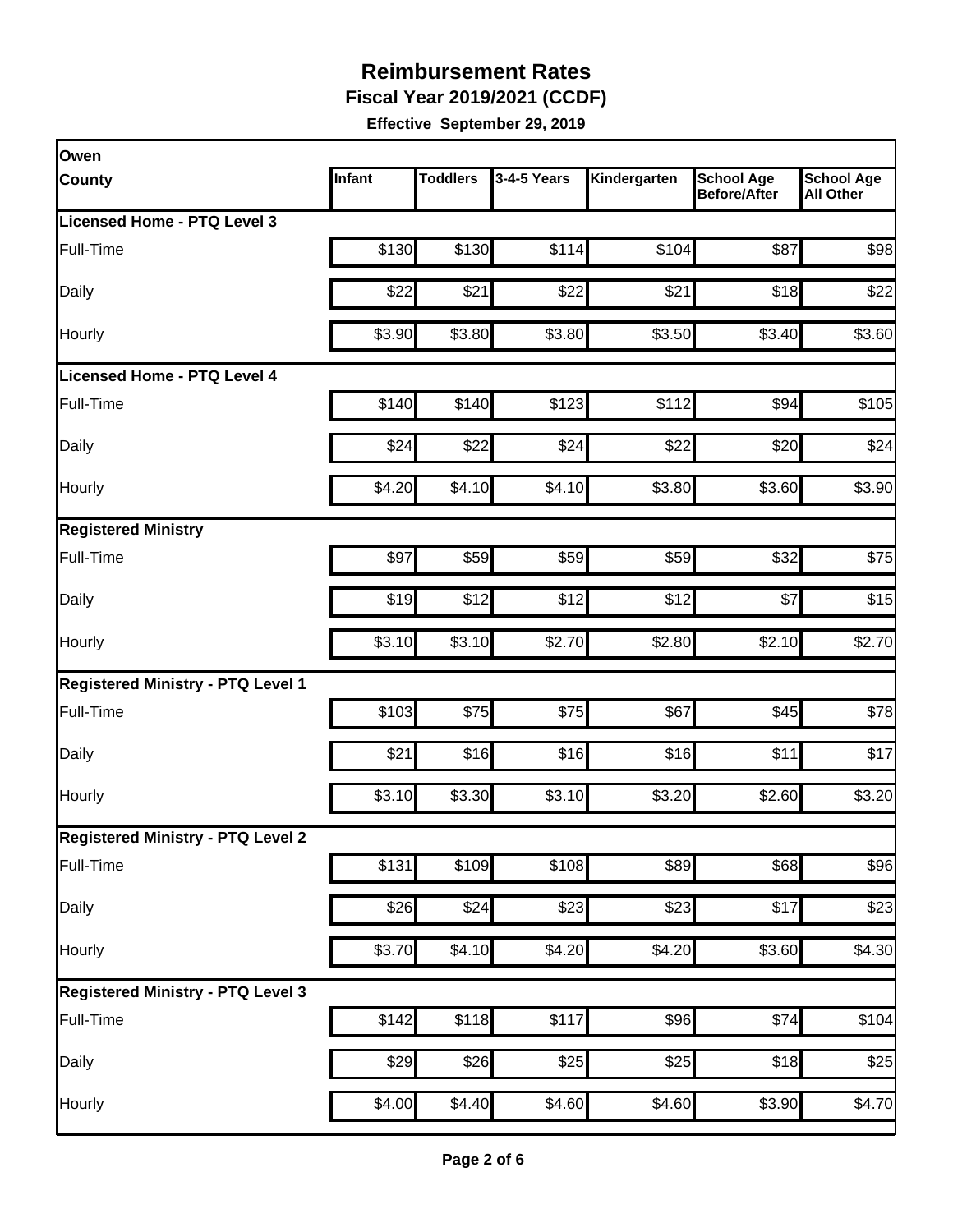**Fiscal Year 2019/2021 (CCDF)**

| Owen                                     |               |                 |             |              |                                          |                                       |
|------------------------------------------|---------------|-----------------|-------------|--------------|------------------------------------------|---------------------------------------|
| <b>County</b>                            | <b>Infant</b> | <b>Toddlers</b> | 3-4-5 Years | Kindergarten | <b>School Age</b><br><b>Before/After</b> | <b>School Age</b><br><b>All Other</b> |
| <b>Registered Ministry - PTQ Level 4</b> |               |                 |             |              |                                          |                                       |
| Full-Time                                | \$153         | \$127           | \$126       | \$104        | \$80                                     | \$112                                 |
| Daily                                    | \$31          | \$28            | \$27        | \$27         | \$20                                     | \$27                                  |
| Hourly                                   | \$4.30        | \$4.80          | \$4.90      | \$4.90       | \$4.20                                   | \$5.00                                |
| <b>Exempt Center</b>                     |               |                 |             |              |                                          |                                       |
| Full-Time                                | \$97          | \$59            | \$59        | \$59         | \$32                                     | \$75                                  |
| Daily                                    | \$19          | \$12            | \$12        | \$12         | \$7                                      | \$15                                  |
| Hourly                                   | \$3.10        | \$3.10          | \$2.70      | \$2.80       | \$2.10                                   | \$2.70                                |
| <b>Accredited Exempt Center</b>          |               |                 |             |              |                                          |                                       |
| Full-Time                                | \$120         | \$100           | \$94        | \$81         | \$61                                     | \$88                                  |
| Daily                                    | \$24          | \$22            | \$21        | \$21         | \$15                                     | \$21                                  |
| Hourly                                   | \$3.40        | \$3.70          | \$3.90      | \$3.90       | \$3.30                                   | \$4.00                                |
| <b>Exempt Home</b>                       |               |                 |             |              |                                          |                                       |
| Full-Time                                | \$76          | \$73            | \$73        | \$68         | \$50                                     | \$73                                  |
| Daily                                    | \$17          | \$16            | \$16        | \$16         | \$10                                     | \$16                                  |
| Hourly                                   | \$3.00        | \$2.70          | \$2.70      | \$2.10       | \$1.70                                   | \$2.70                                |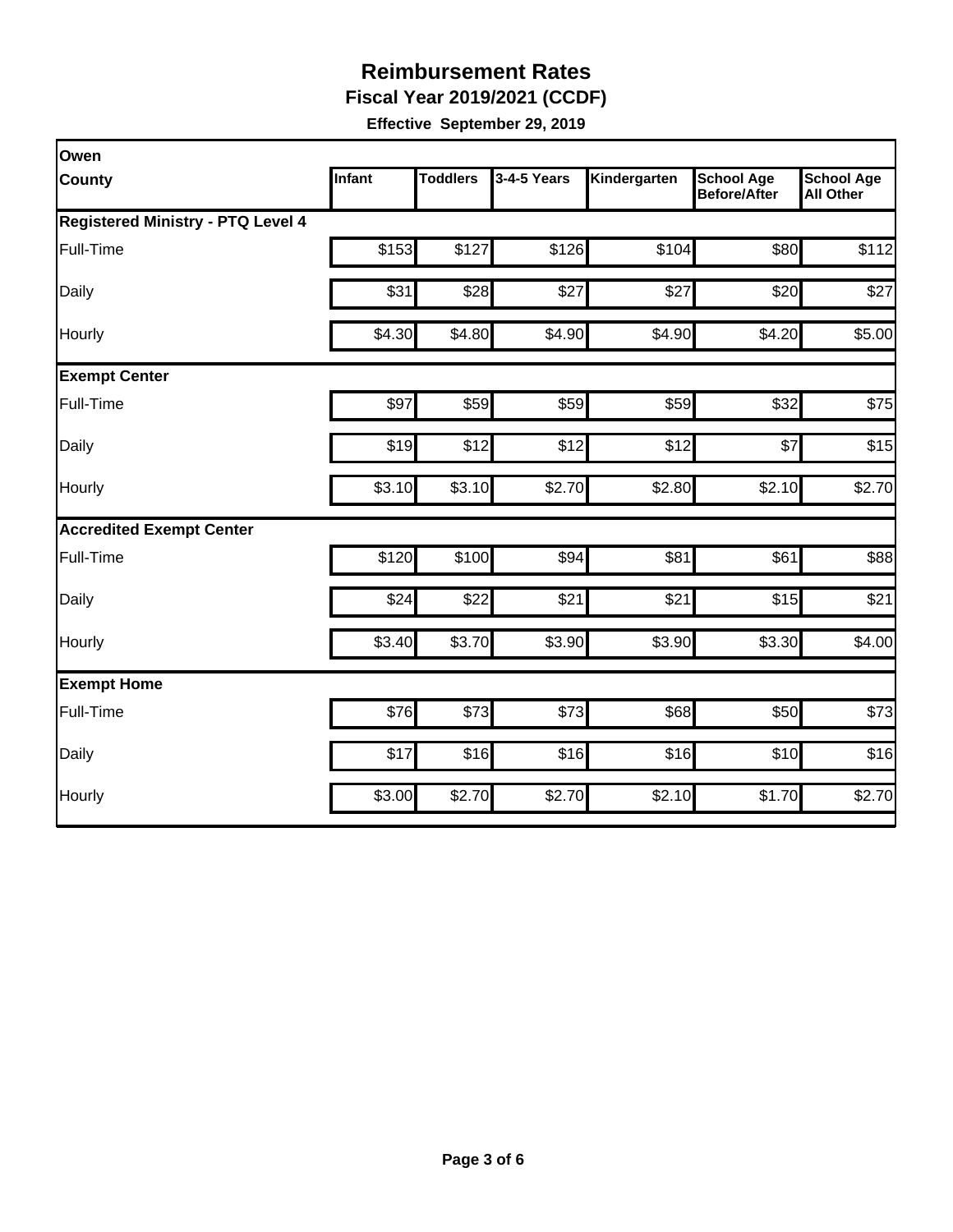**School Year 2019/2021 (OMW Pre-K)**

| Owen                          |        |                 |             |              |                                          |                         |
|-------------------------------|--------|-----------------|-------------|--------------|------------------------------------------|-------------------------|
| <b>County</b>                 | Infant | <b>Toddlers</b> | 3-4-5 Years | Kindergarten | <b>School Age</b><br><b>Before/After</b> | School Age<br>All Other |
| Licensed Center - PTQ Level 3 |        |                 |             |              |                                          |                         |
| Full-Time                     |        |                 | \$128.70    |              |                                          |                         |
| Daily                         |        |                 |             |              |                                          |                         |
| Hourly                        |        |                 |             |              |                                          |                         |
| Licensed Center - PTQ Level 4 |        |                 |             |              |                                          |                         |
| Full-Time                     |        |                 | \$138.60    |              |                                          |                         |
| Daily                         |        |                 |             |              |                                          |                         |
| Hourly                        |        |                 |             |              |                                          |                         |
| Licensed Home - PTQ Level 3   |        |                 |             |              |                                          |                         |
| Full-Time                     |        |                 | \$125.40    |              |                                          |                         |
| Daily                         |        |                 |             |              |                                          |                         |
| Hourly                        |        |                 |             |              |                                          |                         |
| Licensed Home - PTQ Level 4   |        |                 |             |              |                                          |                         |
| Full-Time                     |        |                 | \$135.30    |              |                                          |                         |
| Daily                         |        |                 |             |              |                                          |                         |
| Hourly                        |        |                 |             |              |                                          |                         |
| VCP Ministry - PTQ Level 0    |        |                 |             |              |                                          |                         |
| Full-Time                     |        |                 | \$64.90     |              |                                          |                         |
| Daily                         |        |                 |             |              |                                          |                         |
| Hourly                        |        |                 |             |              |                                          |                         |
| VCP Ministry - PTQ Level 3    |        |                 |             |              |                                          |                         |
| Full-Time                     |        |                 | \$128.70    |              |                                          |                         |
| Daily                         |        |                 |             |              |                                          |                         |
| Hourly                        |        |                 |             |              |                                          |                         |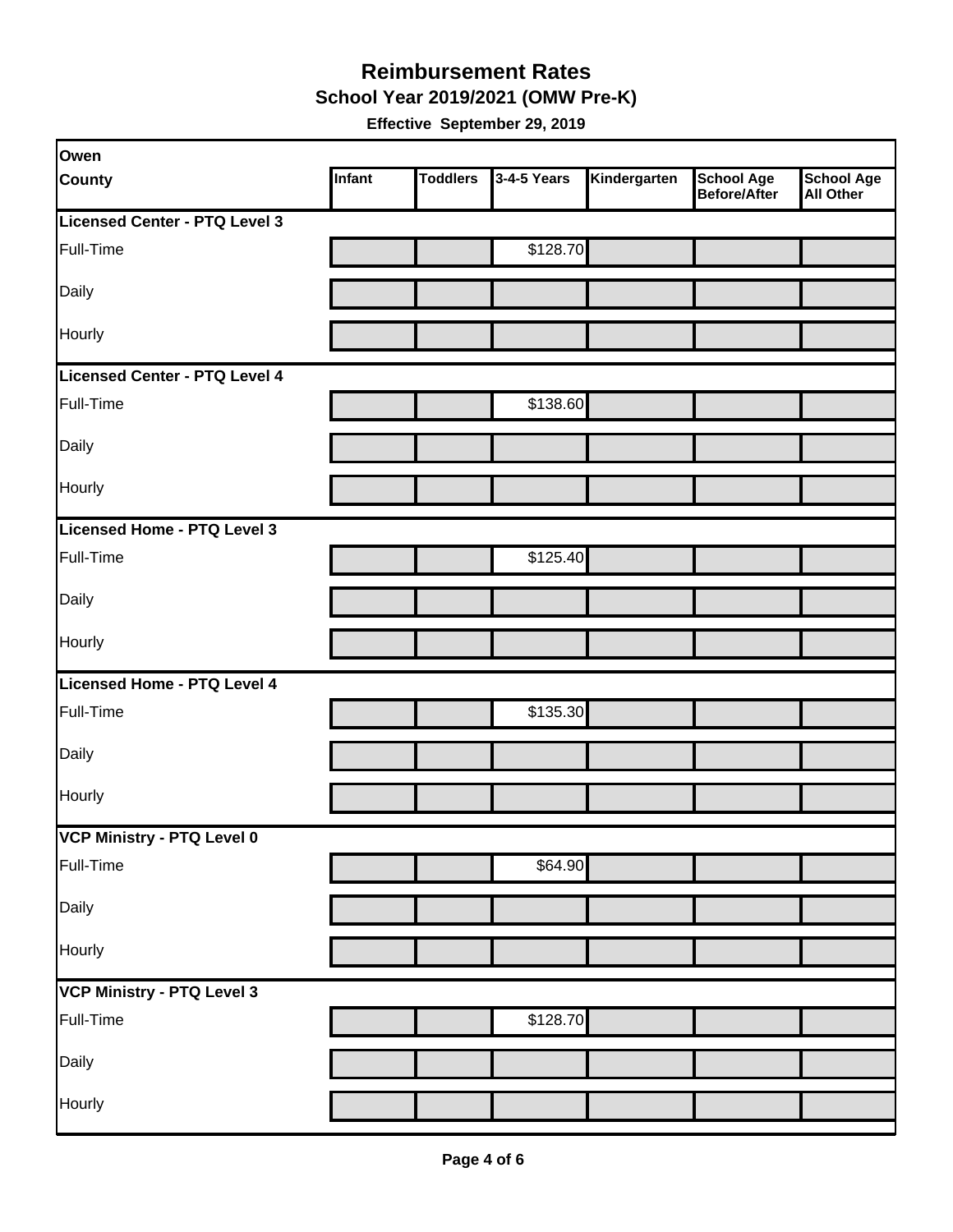**School Year 2019/2021 (OMW Pre-K)**

| Owen                                           |        |                 |             |              |                                          |                         |  |  |
|------------------------------------------------|--------|-----------------|-------------|--------------|------------------------------------------|-------------------------|--|--|
| <b>County</b>                                  | Infant | <b>Toddlers</b> | 3-4-5 Years | Kindergarten | <b>School Age</b><br><b>Before/After</b> | School Age<br>All Other |  |  |
| <b>VCP Ministry - PTQ Level 4</b>              |        |                 |             |              |                                          |                         |  |  |
| Full-Time                                      |        |                 | \$138.60    |              |                                          |                         |  |  |
| Daily                                          |        |                 |             |              |                                          |                         |  |  |
| Hourly                                         |        |                 |             |              |                                          |                         |  |  |
| Private Accredited School - PTQ Level 0        |        |                 |             |              |                                          |                         |  |  |
| Full-Time                                      |        |                 | \$99.00     |              |                                          |                         |  |  |
| Daily                                          |        |                 |             |              |                                          |                         |  |  |
| Hourly                                         |        |                 |             |              |                                          |                         |  |  |
| Private Accredited School - PTQ Level 1        |        |                 |             |              |                                          |                         |  |  |
| Full-Time                                      |        |                 | \$99.00     |              |                                          |                         |  |  |
| Daily                                          |        |                 |             |              |                                          |                         |  |  |
| Hourly                                         |        |                 |             |              |                                          |                         |  |  |
| <b>Private Accredited School - PTQ Level 2</b> |        |                 |             |              |                                          |                         |  |  |
| Full-Time                                      |        |                 | \$118.80    |              |                                          |                         |  |  |
| Daily                                          |        |                 |             |              |                                          |                         |  |  |
| Hourly                                         |        |                 |             |              |                                          |                         |  |  |
| Private Accredited School - PTQ Level 3        |        |                 |             |              |                                          |                         |  |  |
| Full-Time                                      |        |                 | \$128.70    |              |                                          |                         |  |  |
| Daily                                          |        |                 |             |              |                                          |                         |  |  |
| Hourly                                         |        |                 |             |              |                                          |                         |  |  |
| Private Accredited School - PTQ Level 4        |        |                 |             |              |                                          |                         |  |  |
| Full-Time                                      |        |                 | \$138.60    |              |                                          |                         |  |  |
| Daily                                          |        |                 |             |              |                                          |                         |  |  |
| Hourly                                         |        |                 |             |              |                                          |                         |  |  |